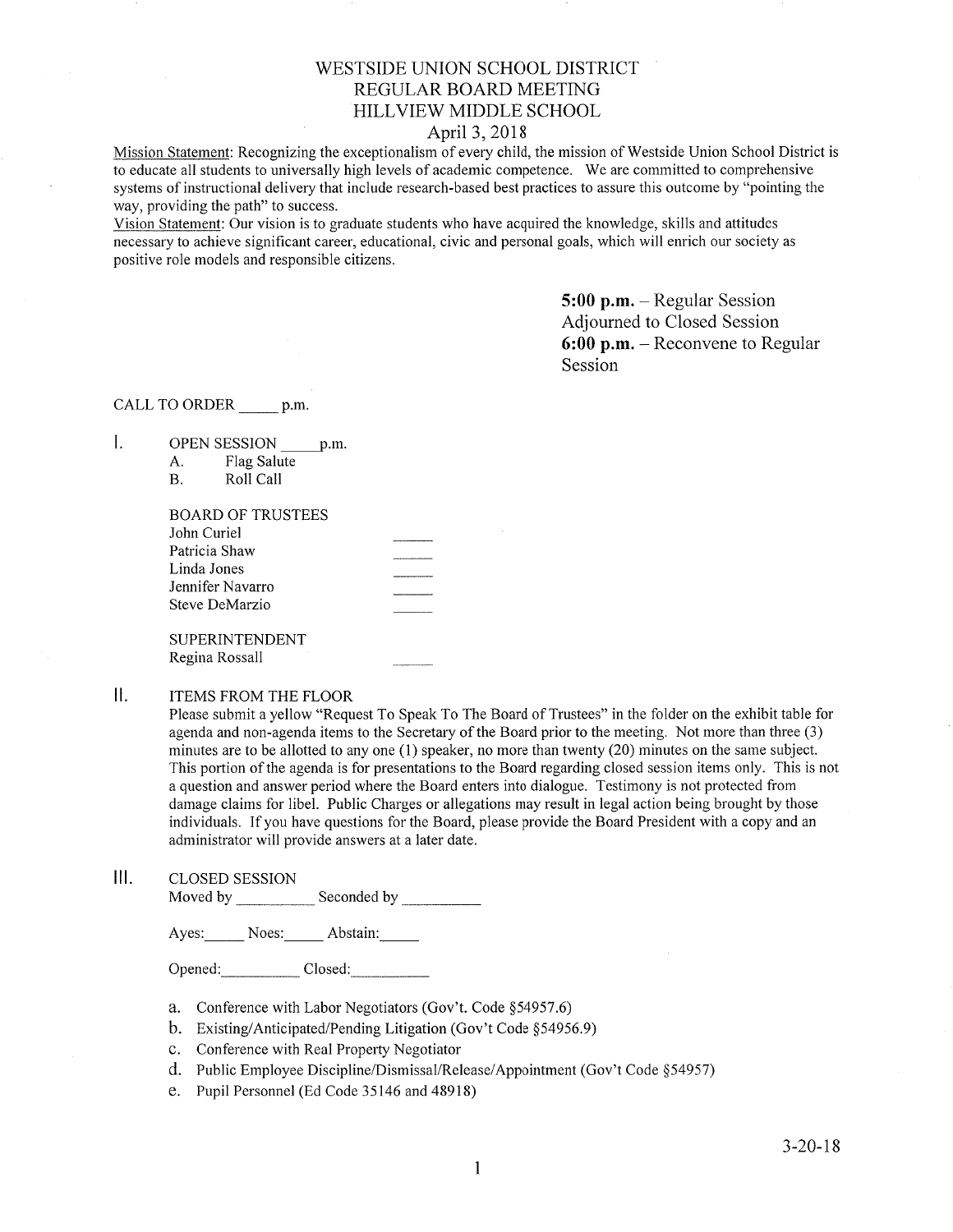- IV RECONVENE TO OPEN SESSION AT p.m.
- V. REPORT OF CLOSED SESSION ACTION
- VI PRESENTATIONS
	- A. Quartz Hill Site Presentations and Employee Recognitions
- vil HEARING SESSION/STAFF REPORTS
	- A. Board Comments
	- B. Staff Reports
		- 1. Assistant Superintendent Administrative Services
		- 2. Assistant Superintendent Educational Services
		- 3. Deputy Superintendent
		- 4. Superintendent

#### VIII. PERSONAL APPEARANCES

- A. Westside Union Teachers Association Representatives
- B. California School Employees Association Representatives C. Parent Teacher Association Representatives
- 
- D. West Antelope Valley Educational Foundation Representatives

#### IX ITEMS FROM THE FLOOR

Please submit a yellow "Request To Speak To The Board of Trustees" in the folder on the exhibit table for agenda and non-agenda items to the Secretary of the Board prior to the meeting. Not more than three (3) minutes are to be allotted to any one (1) speaker, no more than twenty (20) minutes on the same subject. This is not a question and answer period where the Board enters into dialogue. Testimony is not protected from damage claims for libel. Public Charges or allegations may result in legal action being brought by those individuals. If you have questions for the Board, please provide the Board President with a copy and an administrator will provide answers at a later date.

#### X. PUBLIC HEARING

A. A hearing to receive public input on the Westside Union School District Reopeners to Westside Union Teachers Association (WUTA)

Closed **Opened Contract Contract Contract Contract Contract Contract Contract Contract Contract Contract Contract Contract Contract Contract Contract Contract Contract Contract Contract Contract Contract Contract Contract Contr** 

A hearing to receive public input on California School Employees Association (CSEA) Reopeners to Westside Union School District B

Opened Closed

<sup>C</sup> A hearing to receive public input on Westside Union School District Reopeners to California School Employees Association (CSEA)

| Opened | Closed |
|--------|--------|
|        | $\sim$ |
|        |        |

D. A hearing to receive public input on the School Facilities Need Analysis

Opened Closed

- BUSINESS SESSION XI
	- A. Organizational/Governance l. Agenda
		-

Moved by \_\_\_\_\_\_\_\_\_\_\_\_\_ Seconded by

Goal #

Item I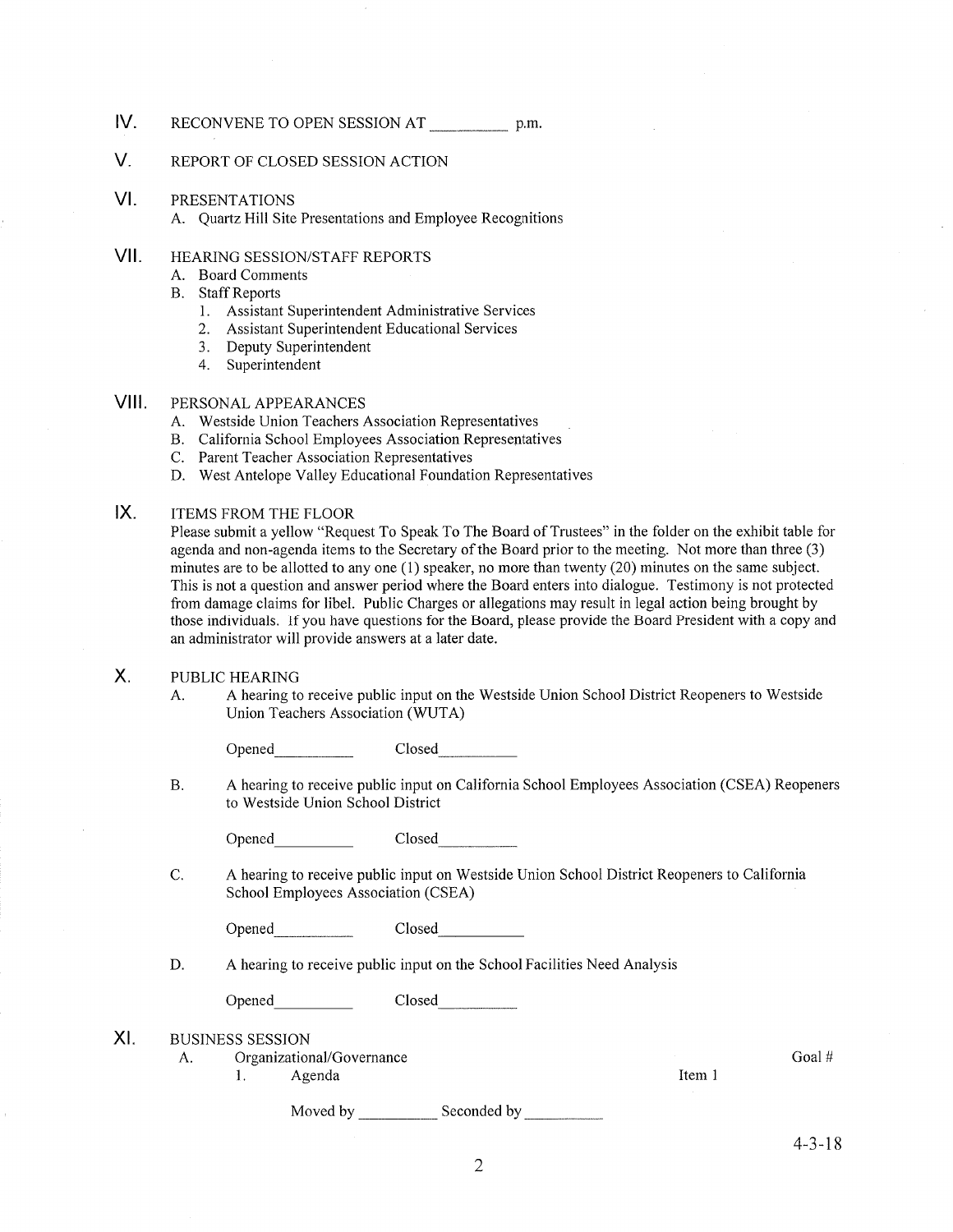To approve the Agenda of the Regular Meeting of April3,20l8

Ayes: Noes: Abstain:

Items 2a -2g

Actions proposed for the Consent Calendar, are items with adopted policies and approved practices of the District and are deemed routine in nature. They will be acted upon in one motion, without discussions, unless members of the Board request an item's removal. The item will then be removed from the motion to approve and after the approval of the consent agenda the item(s) will be heard.

> Consent 2.

 $3.$ 

- a. Minutes of the Regular Meeting on March 20, 2018<br>b. Fundraising Authorization
- 
- c. Williams Uniform Complaint Quarterly Report d. Personnel Report
- 
- e. Purchase Orders
- f. Consultant/Contract Schedule
- g. Conference/Workshop Schedule

Moved by \_\_\_\_\_\_\_\_\_\_\_\_\_ Seconded by

Approval of the Consent Items as presented

Ayes: Noes: Abstain:

Resolution 18-41, Biennial Governing Board Member Elections - November 6,2018 Item 3

Moved bv Seconded by

Approval of Resolution 18-41, Biennial Governing Board Member Elections - November 6, 2018

Ayes: Noes: Abstain:

4. Fees for Governing Board Member Election, November 6, Item 4 2018

Moved by \_\_\_\_\_\_\_\_\_\_\_\_\_ Seconded by

Approval of the Fees for Governing Board Member Election, November 6, 2018

Ayes: Noes: Abstain:

Discussion Item 5

. Governance

Item <sup>5</sup>

 $\bar{z}$ 

Goal #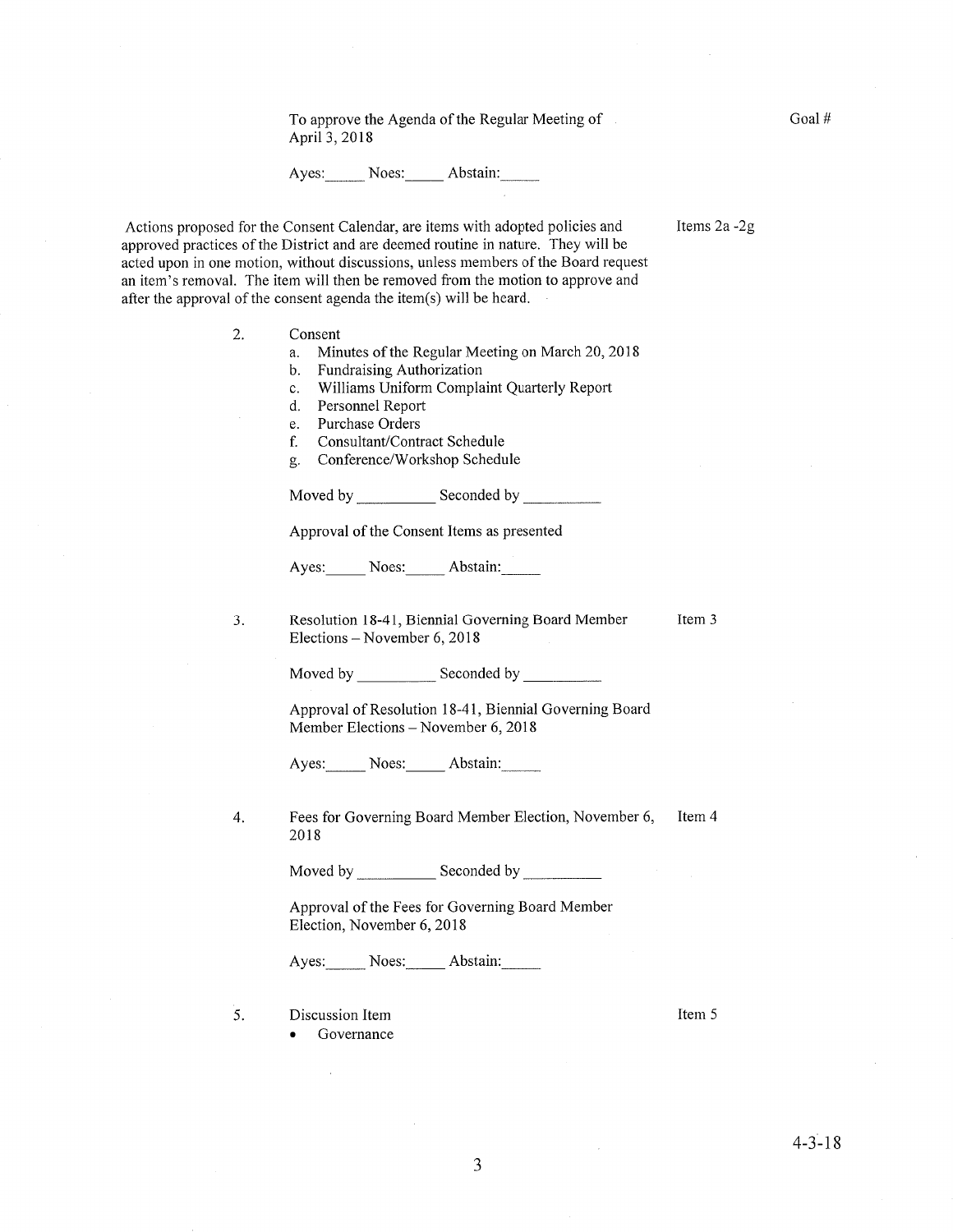| В. | 6.              | <b>Educational Services</b><br>Revised Board Policies and Administrative Regulations<br>BP/AR 0000, Vision<br>E 0420.41, Charter School Oversight<br>٠<br>BP/AR 1312.3, Uniform Complaint Procedures<br>$\bullet$<br>BP/AR 5022, Student and Family Privacy Rights<br>$\bullet$<br>BP/E 5145.6, Parental Notifications<br>٠<br>BP 6162.5, Student Assessment<br>$\bullet$<br>BP/E 6161.1, Selection and Evaluation of<br>٠<br><b>Instructional Materials</b><br>BP/AR 6171, Title I Programs<br>٠<br>Approval of the first reading of the revised Board Policies<br>and Administrative Regulations<br>Ayes: Noes: Abstain: | Item 6 |
|----|-----------------|----------------------------------------------------------------------------------------------------------------------------------------------------------------------------------------------------------------------------------------------------------------------------------------------------------------------------------------------------------------------------------------------------------------------------------------------------------------------------------------------------------------------------------------------------------------------------------------------------------------------------|--------|
| C. | Personnel<br>7. | Westside Union School District Reopeners to Westside<br>Union Teachers Association (WUTA)<br>Moved by _________________ Seconded by _____________<br>Approval of Westside Union School District Reopeners to<br>Westside Union Teachers Association (WUTA)<br>Ayes: Noes: Abstain:                                                                                                                                                                                                                                                                                                                                         | Item 7 |
|    | 8.              | California School Employees Association (CSEA)<br>Reopeners to Westside Union School District<br>Approval of California School Employees Association<br>(CSEA) Reopeners to Westside Union School District<br>Ayes: Noes: Abstain:                                                                                                                                                                                                                                                                                                                                                                                         | Item 8 |
|    | 9.              | Westside Union School District Reopeners to California<br>School Employees Association<br>Approval of Westside Union School District Reopeners to<br>California School Employees Association (CSEA)                                                                                                                                                                                                                                                                                                                                                                                                                        | Item 9 |

 $\sim 10^{-10}$ 

 $\mathcal{A}^{\pm}$ 

Ayes: Noes: Abstain:

Goal #

 $\hat{\mathcal{L}}$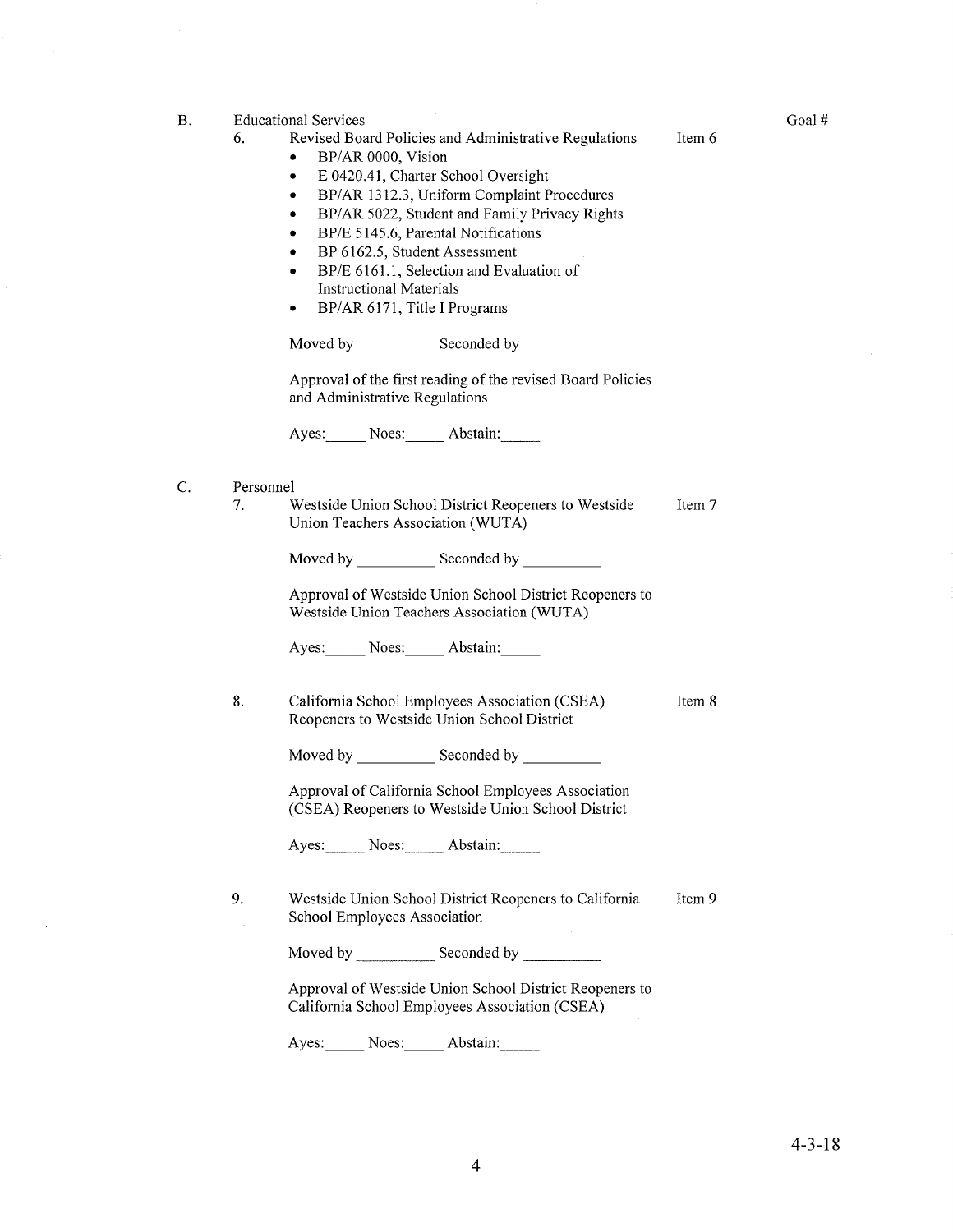|    | 10.                                                                                                     | Provisional Intern Permit (PIP)                                                                                                                                                                                               | Item 10 | Goal# |
|----|---------------------------------------------------------------------------------------------------------|-------------------------------------------------------------------------------------------------------------------------------------------------------------------------------------------------------------------------------|---------|-------|
|    |                                                                                                         | Moved by Seconded by Seconded by                                                                                                                                                                                              |         |       |
|    | Approval of the Provisional Intern Permit (PIP)                                                         |                                                                                                                                                                                                                               |         |       |
|    |                                                                                                         | Ayes: Noes: Abstain:                                                                                                                                                                                                          |         |       |
| D. | <b>Business</b>                                                                                         |                                                                                                                                                                                                                               |         |       |
|    | 11.                                                                                                     | Resolution 18-42, School Facilities Need Analysis                                                                                                                                                                             | Item 11 |       |
|    |                                                                                                         |                                                                                                                                                                                                                               |         |       |
|    |                                                                                                         | Approval of Resolution 18-42, School Facilities Need<br>Analysis                                                                                                                                                              |         |       |
|    |                                                                                                         | Ayes: Noes: Abstain:                                                                                                                                                                                                          |         |       |
|    | 12.                                                                                                     | Resolution 18-43, Imposing Elementary School District<br>Level I Fees with Fee-Sharing Agreement; Approval of<br>CEQA Exemption                                                                                               | Item 12 |       |
|    |                                                                                                         |                                                                                                                                                                                                                               |         |       |
|    |                                                                                                         | Approval of Resolution 18-43, Imposing Elementary<br>School District Level I Fees with Fee-Sharing Agreement;<br>Approval of CEQA Exemption                                                                                   |         |       |
|    |                                                                                                         | Ayes: Noes: Abstain:                                                                                                                                                                                                          |         |       |
|    | 13.                                                                                                     | Formation of Community Facilities District 2018-1 and<br>Resolutions:<br>18-44, Intention to Form CFD<br>18-45, To Incur Debt<br>٠<br>18-46, Approve Boundary Map<br>٠                                                        | Item 13 |       |
|    |                                                                                                         | Moved by Seconded by Seconded by Seconded by Seconded by Seconded by Seconded by Seconded by Seconded by Seconded by Seconded by Seconded by Seconded by Seconded by Seconded by Seconded by Seconded by Seconded by Seconded |         |       |
|    | Approval of Formation of Community Facilities District<br>2018-1 and Resolutions 18-44, 18-45 and 18-46 |                                                                                                                                                                                                                               |         |       |
|    |                                                                                                         | Ayes: Noes: Abstain:                                                                                                                                                                                                          |         |       |
|    | 14.                                                                                                     | Board Policies and Administrative Regulation<br>BP 3515.7, Firearms on School Grounds<br>BP/AR 3517, Facilities Inspection<br>$\bullet$                                                                                       | Item 14 |       |
|    |                                                                                                         | Moved by ________________ Seconded by ___________                                                                                                                                                                             |         |       |

 $\mathcal{A}^{\mathcal{A}}$ 

 $\mathcal{F}$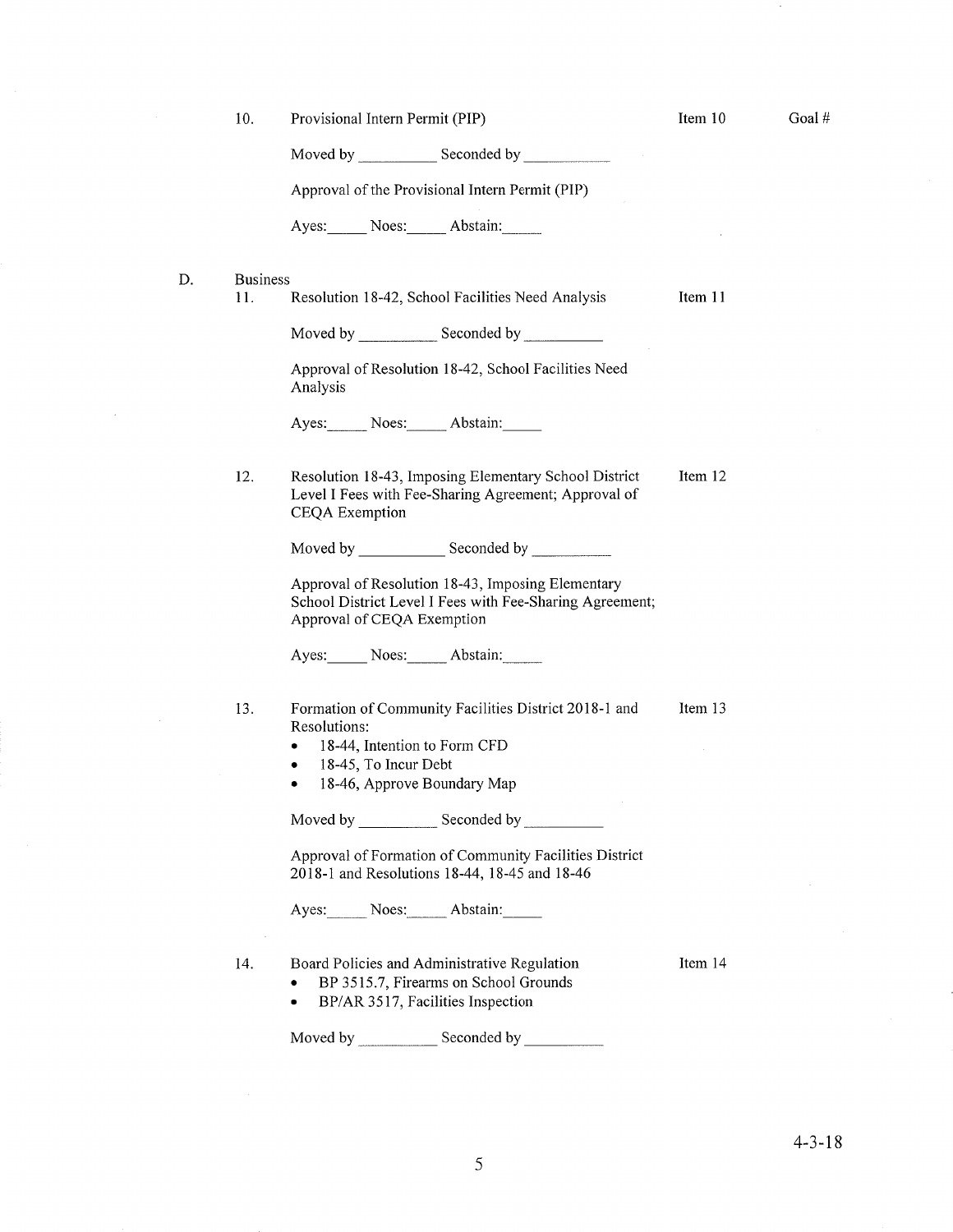Approval of the first reading of the revised and deleted Board Policies and Administrative Regulation

Ayes: Noes: Abstain:

- xil INFORMATION SESSION
	- A. Items From The Floor Continued<br>B. Dates to Remember:
	- -
	- 1. Regular Meeting on April 17, 2018<br>2. Regular Meeting on May 1, 2018<br>C. Board Comments Continued
	-
- XIII. NEW BUSINESS Future Board Meeting Items
- CLOSED SESSION Continued XIV.
- RECONVENE TO OPEN SESSION at \_\_\_\_\_\_\_\_\_\_\_\_\_\_\_\_\_\_ p.m XV.
- REPORT OF CLOSED SESSION ACTION XVI.

### XVII. adjournment

There being no further business to come before the Board, the regular meeting of April 3, 2018, is adjourned at \_\_\_\_\_\_\_\_\_\_\_\_\_\_\_\_\_\_p.m. by the Board President.

In compliance with the Americans with Disabilities Act, if you need special assistance to access the Board meeting room or to otherwise participate at this meeting, including auxiliary aids or services, please contact Tonya Williams at (661) 722-0716. Notification at least 48 hours prior to the meeting will enable the District to make reasonable arrangements to ensure accessibility to the Board meeting room.

Any writings or documents that are public records and are provided to a majority of the governing board regarding an open session item on this agenda will be made available for public inspection on the District Web Site, www.westside.k12.ca.us or in the District Office located at 41914 50<sup>th</sup> St. West, Quartz Hill, CA 93536 during normal business hours  $(8:00 a.m. - 4:00 p.m.).$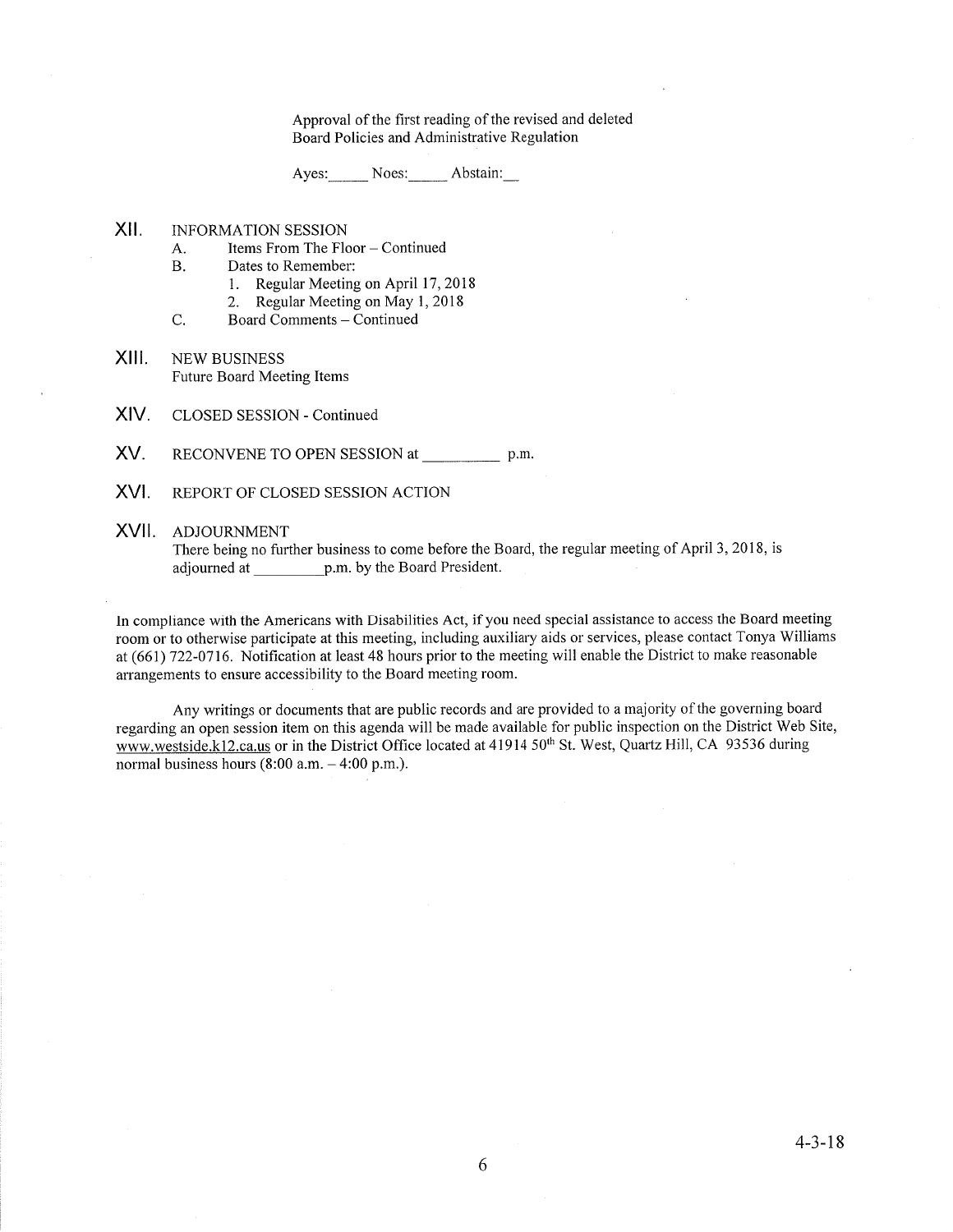# Core Beliefs and Board Goals 2017 -2018

# The District uses data to create a learning-oriented culture for both staff and students which defines success in terms of improvement and progress.

#### I WE BELIEVE THAT OUR TEACHERS AND STAFF ARE OUR MOST VALUABLE ASSETS AND RESOURCES

2. WE OPERATE WITH TRANSPARENCY, TRUST AND INTEGRITY, GOVERNING IN A DIGNIFIED, PROFESSIONAL MANNER, TREATING EVERYONE WITH CIVILITY AND **RESPECT** 

### WE ARE ABSOLUTELY COMMITTED TO PROVIDING A SAFE, DISTINGUISHED AND ENGAGING LEARNING ENVIRONMENT THAT ENSURES ALL STUDENTS LEARN TO THEIR HIGHEST POTENTIAL  $3<sub>1</sub>$

- èp A. Build the capacity of board and district staff in developing and monitoring data related to goals and priorities specifically in the area of cultural responsiveness and educational equity
- B. A key concern and priority for this goveming board is improving the accuracy and consistency of grading which should measure what students know, as they play a crucial role in every aspect of students' academic lives and future lives as global citizens. Areas of concern are: 1) Grades reflect progressive and mastery of content. 2) They are predictable and understood by parents and third parties. 3) That non-academic factors are graded separately. 4) The system adopted is not overwhelming for teachers. èp
	- ❖ Annual Report by Educational Services

### WE ARE ABSOLUTELY COMMITTED TO PROVIDING THE NECESSARY FACILITIES TO MEET THE HOUSING AND EDUCATION NEEDS OF OUR CHANGING STUDENT POPULATION AND A VISION THAT PROMOTES AND SUPPORTS THEIR FUTURE 4

- rèp A. Continue the Cottonwood Elementary School modemization
- ôp B. Receive annual updates to the District's Facilities Master Plan while exploring and securing options to finance the plan.
- .èp C. Continue to implement sustainable clean energy programs that promote the long-term wellbeing of both the District's finances and the environment.
	- \* Annual Report by Business Services

### WE ARE FISCALLY TRUSTWORTHY AND DEDICATED TO RESPONSIBLE FINANCIAL ACCOUNTABILITY 5.

WE BELIEVE IN AND PROMOTE PARENT AND COMMUNITY INVOLVEMENT IN WESTSIDE UNION SCHOOL DISTRICT 6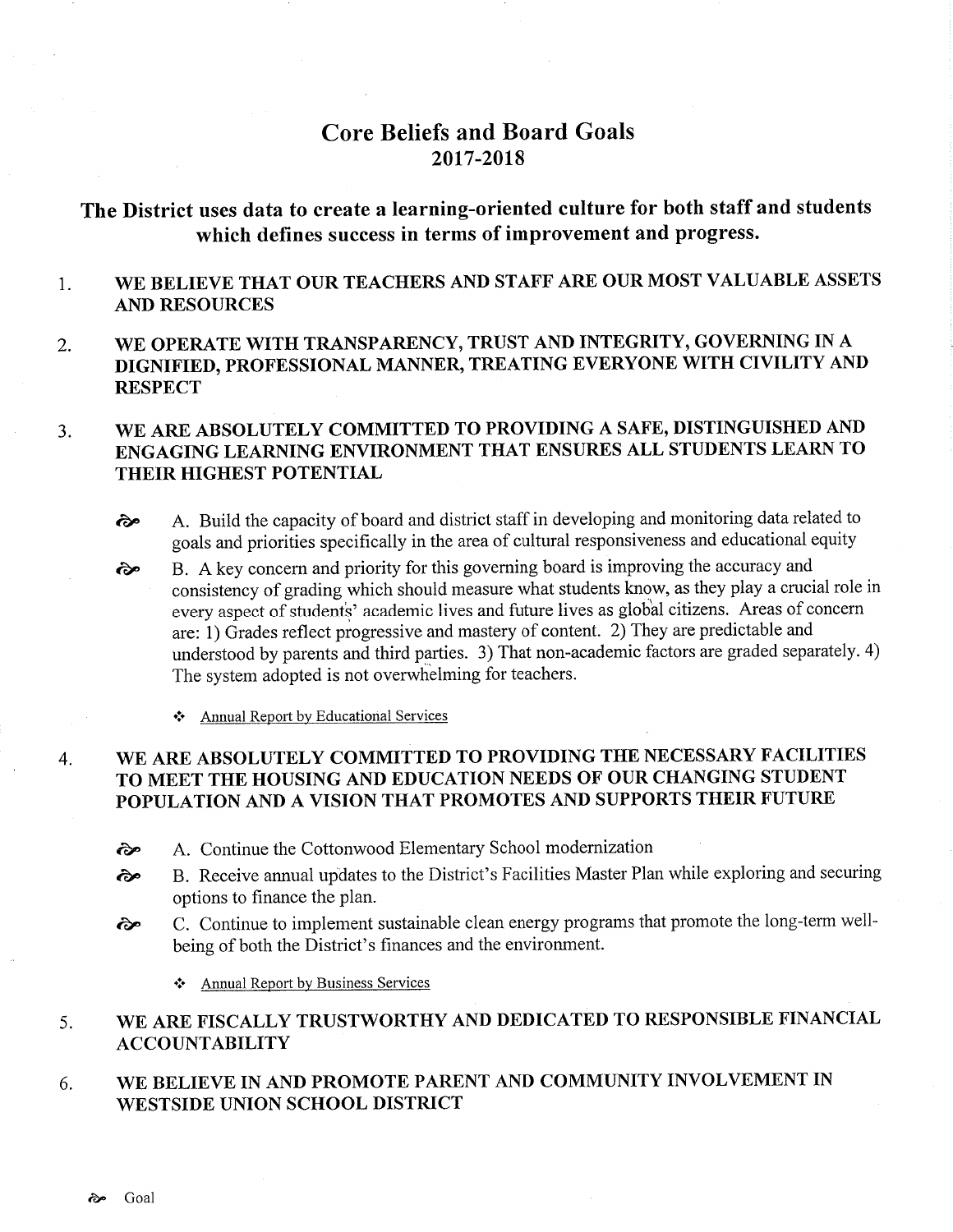# <sup>2017</sup>-2018 Board Expectations

# The District uses data to create a learning-oriented culture for both staff and students which defines success in terms of improvement and progress.

# 1. WE BELIEVE THAT OUR TEACHERS AND STAFF ARE OUR MOST VALUABLE ASSETS AND RESOURCES

## EXPECTATIONS:

- a. Provide staff development to enable employees in a job classifications to maintain and improve their skills to meet stated goals of the Board to meet the needs of students. Continuously monitor and re-evaluate formula-driven staffing levels that adequately address student ratios and campus needs for all classifications of employees (classified, certificated, confidential, and administration)
- b. Maintain and monitor administrative training programs to enable existing staff to become adminisffators or to increase the skills of current administrators to assume increasing levels of responsibility in the future as well as immediately assisting with the reduction of attendance issues, traffic safety and student discipline at all school sites. Create programs that enable classified employees who want to become teachers to obtain the necessary information to do so, and work with the CSEA Board to make sure members know about contractual benefits available when taking college classes. As grants become available to help classified employees become teachers, apply for any for which the District is eligible.
- c. Provide ongoing recognition for school achievement, program development, i.e., Califomia Gold Ribbon, Golden Bell, Employee of the Year, and Program Innovation: Joe Walker STEALTH, Gregg Anderson Academy, The IDEA Academy at Cottonwood, Westside Academy and Hillview 6th Grade Academy
- d. Continue a long-term plan to provide total compensation for all positions within the district that is competitive with the surrounding Antelope Valley elementary school districts<br>Provide ongoing training to ensure a safe work place for all employees
- 
- e. Provide ongoing training to ensure a safe work place for all employees<br>f. As funds are available revenues will be placed in a separate account to pay for long term postemployment benefits
	- a. a. d & e Annual Report by Human Resources<br>b. b & c Annual Report from Superintendent<br>c. f Annual Report by Business Services
	-
	-

# 2. WE OPERATE WITH TRANSPARENCY, TRUST AND INTEGRITY, GOVERNING IN A DIGNIFIED, PROFESSIONAL MANNER, TREATING EVERYONE WITH CIVILITY AND RESPECT

## EXPECTATIONS

- a. Continue to improve the knowledge level of trustees through ongoing training, participation in political actions that influence improved funding and legislation for educational programs, and programs of independent study. All Board Members will attend the CSBA Annual Education Conference, with a report of sessions attended at a future Board Meeting, and receive a Masters in Governance certification
- b. The board will initiate the annual process for self-evaluation in June
- 
- c. Annually set objectives to meet the goals of the district in June d. Continue to improve working relationship with employee unions to enable communications that enhance the overall well-being of the district including all employees
- e. A public-friendly version of the three major budget reports of the year shall be posted on the website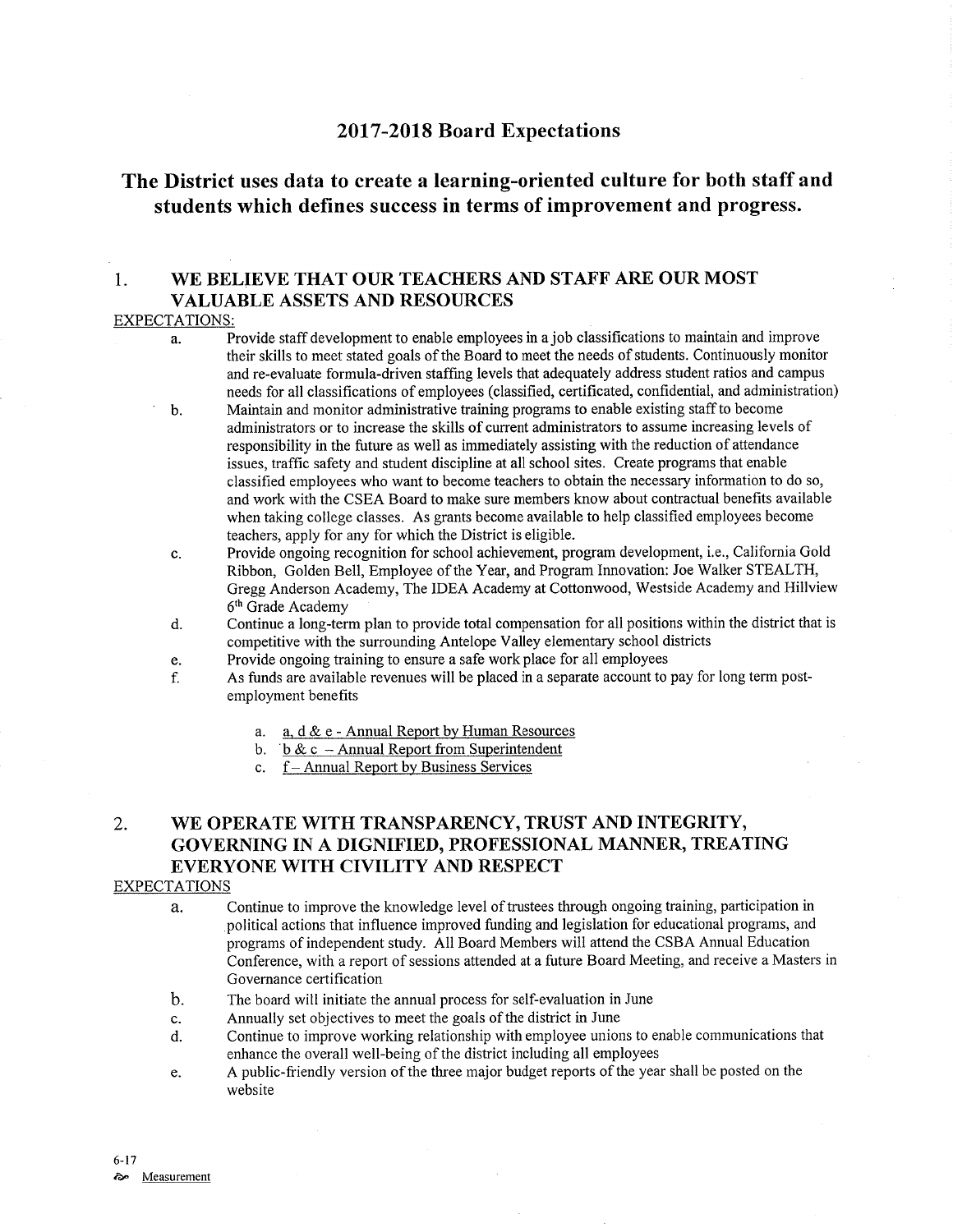# 3. WE ARE ABSOLUTELY COMMITTED TO PROVIDING A SAFE, DISTINGUISHED AND ENGAGING LEARNING ENVIRONMENT THAT ENSURES ALL STUDENTS LEARN TO THEIR HIGHEST POTENTIAL

# EXPECTATIONS:

- a. Staff will monitor comprehensive plans for improving student achievement including the Local Control Accountability Plan (LCAP) and the Comprehensive Safety Plans including the sections related to student discipline.
- b. All students will receive rigorous and effective instruction, support and intervention that afford equitable access to a high quality educational experience in an environment that nurtures critical thinking, communication, collaboration, creativiry and social responsibility.
- c. Teachers will use research-based best practices to design and deliver instruction, which addresses the knowledge, concepts and skills outlined in the State Standards. Teachers will design lessons that actively engage the minds of all learners with that which is to be learned. Leaming objectives that describe what students will be able to do successfully and independently at the end of each lesson will be clearly articulated. Formative assessment will be used to guide and inform instruction. Summative assessment will be used to measure student leaming.
- d. Professional Development witl be aligned to improve student outcomes. Data will be collected to substantiate growth in student achievement.

# 4. WE ARE ABSOLUTELY COMMITTED TO PROVIDING THE NECESSARY FACILITIES TO MEET THE HOUSING AND EDUCATION NEEDS OF OUR CHANGING STUDENT POPULATION AND A VISION THAT PROMOTES AND SUPPORTS THEIR FUTURE

## EXPECTATION

a. Monitor and maintain high-quality information technology systems throughout the District

# 5. WE ARE FISCALLY TRUSTWORTHY AND DEDICATED TO RESPONSIBLE FINANCIAL ACCOUNTABILITY

## EXPECTATIONS:

- a. Continue to decrease encroachment of general funds by Special Education
- b. Continue to update and implement the adopted Technology Plan
- c. Continue to increase operational efficiency
- d. Citizens Oversight Committee will hold required meetings
- e. Set budget priorities based on the goals of the District
- f. Support and retain partnerships that have a mutual priority to maximize the available dollars for improving programs for students<br>Maintain student Average Daily Attendance to exceed 96% percent.
- 
- g. Maintain student Average Daily Attendance to exceed 96% percent.<br>h. Senior Staff to hold twice-yearly fiscal status updates at employee work locations in order to educate and inform our stakeholders
- i. Maintain a financially responsible, positive District budget for the current year and two out years in order to preserve Westside's financial solvency, educational programs and the continued payment of employee salaries.
	- **ô** g Annual ADA Report by Business Services
	- $\lambda$  a, b, c, d, e, f, h & i Budget Presentations by Business Services